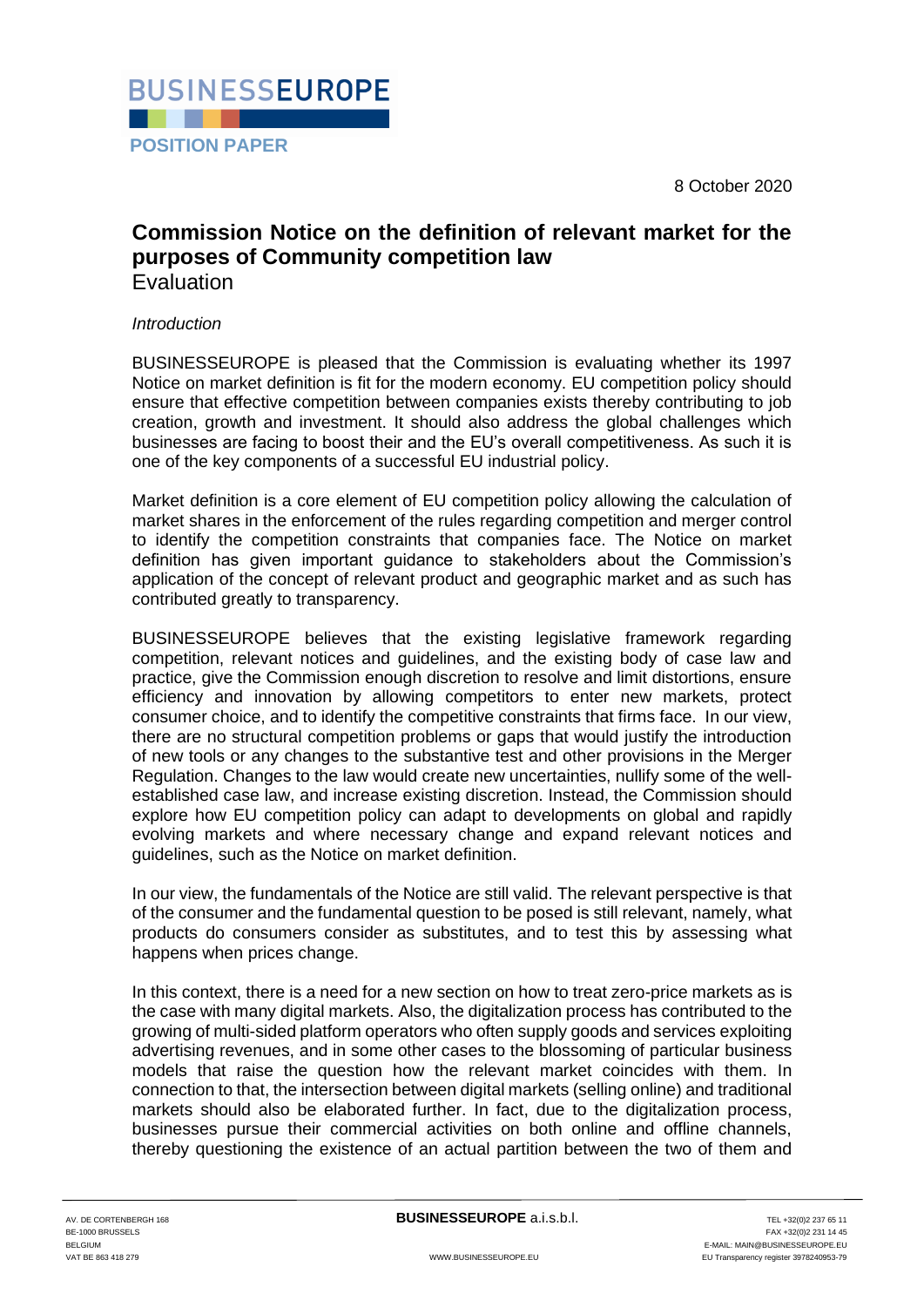

further requiring to distinguish the phenomena of substitution from those of authentic migration from a channel to another one.

In addition, the Commission should further develop how geographical markets are to be determined, not only taking into consideration trade patterns, as is currently stated, but also the development on global markets, investment and merger patterns.

In any case, it is important that the Notice provides clear guidance for the definition of relevant market that is relevant for all involved sectors/situations to avoid having divers subjective approaches that could raise difficulties when comparing different analyses of structural market conditions. Often, analyses are carried out in the context of civil judicial disputes dealing with competition issues and there is a risk that the assessment will be inaccurate if guidance is unclear and the relevant assessment is left to the judicial parties and judge involved.

#### *Global market environment*

Overall, regarding the definition of markets, the Commission defines geographic markets correctly, setting the right framework to assess competitive constraints in and outside the EU. However, the Commission should identify on the basis of objective and transparent criteria whether there are situations where it should put more weight on the global market environment, for example when assessing certain concentrations, bearing in mind overall market developments as well as competition within the internal market.

For example, in cases where merging parties compete outside the EU and where third country competitors do not (yet) have business activities or revenues in the EU, sufficient consideration should be given to the global market environment, especially when determining the relevant geographic market. Also, when the non-European business of the merging companies is vital to support their European activities, in times when EU demand is low and technical development is mainly driven by demand from outside, the EU should not focus predominantly on the market conditions in the internal market, notwithstanding the importance of a proper consideration of the conditions in the internal market. This is even more valid if there is an indication, following a proper economic analysis, that non-European competitors might become active in the EU after a longer period within the foreseeable future (see also below). In such circumstances, the Commission should consider adopting a more dynamic analysis and long-term view of the markets.

#### *Rapidly evolving markets and potential competition*

In situations where markets are rapidly evolving, dominance is often temporary. In such cases, the Commission should adopt a dynamic analysis and long-term view of the markets when appraising the existence of competitive pressure. The Notice on market definition states that potential entry should not be considered when defining the relevant market but only at the substantive stage of assessment (para 24). In particular, the Commission examines whether entry is fast and lasting enough to prevent or nullify the exercise of market power; entry is usually considered timely only if it takes place within two years.

However, in rapidly evolving markets, entry can be easy and quick so the Commission should take potential competition into account when defining the relevant market. Therefore, the market temporal dimension comes to the fore. The relevant market is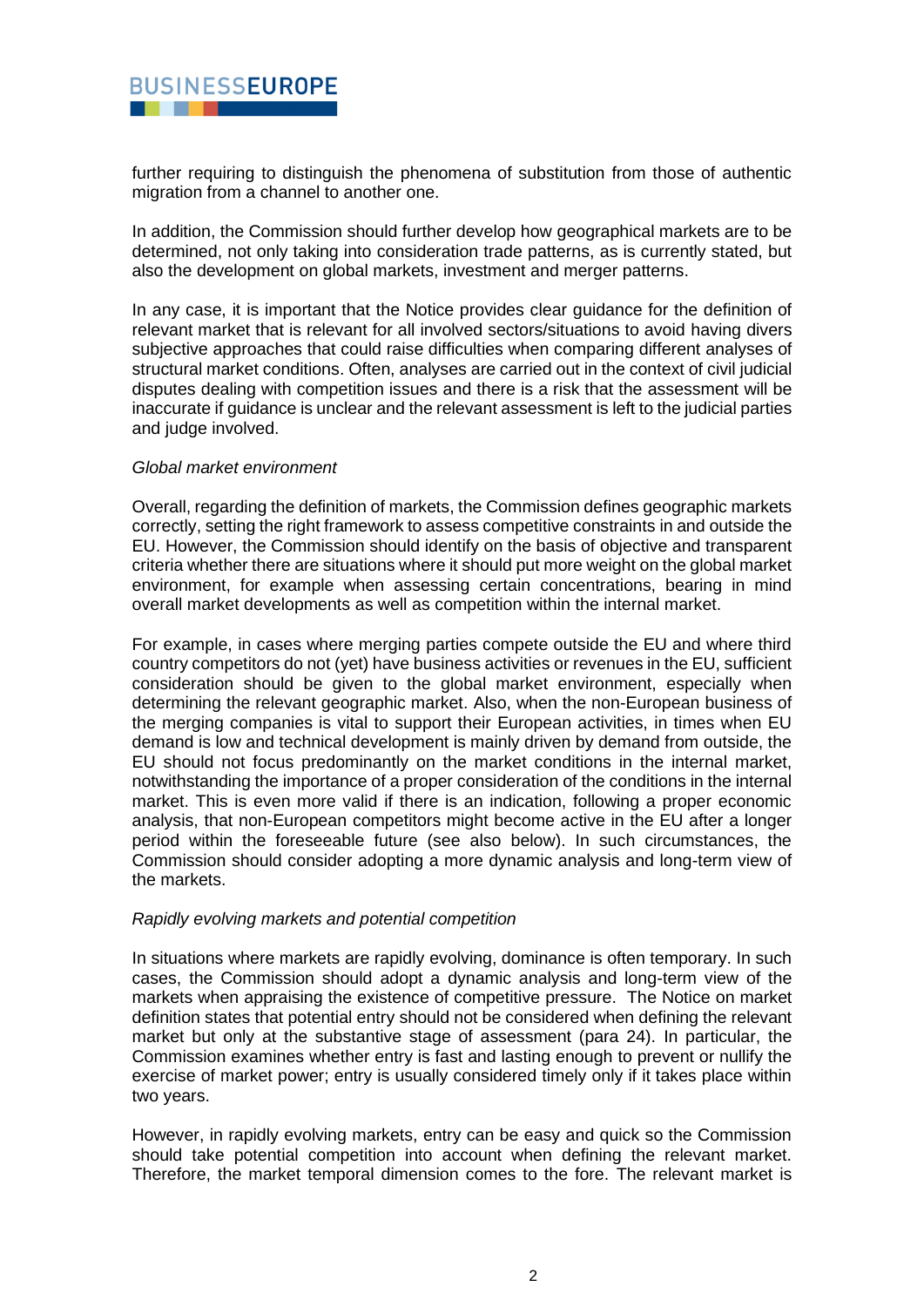# **BUSINESSEUROPE**

determined by applying the concept of substitution to different market dimensions. To this extent, in the EU only two dimensions are essential: the product and the geographical one; other jurisdictions tend to take into account other dimensions, such as the temporal one.

## *Subsidies*

The Commission should also take account of the various forms of public subsidies (e.g. export subsidies, loans, funding of state-owned companies, etc.) that companies enjoy. These subsidies are relevant for potential entry but also for assessing both markets' dimensions (as they may allow companies from outside the EU to sell globally, while EU companies often cannot, thereby giving the impression of the market being smaller) and market players' power on the same markets (as companies benefiting from public subsidies might consequently have much stronger market power). This issue has become more relevant following the recently adopted White Paper dealing with the distortive effects caused by foreign subsidies in the Single Market.

#### *Information collection*

The EU should improve its ability to collect information about (global) markets. Companies should be granted more flexibility when responding to an information request. Unclear, overly detailed, voluminous, irrelevant requests, short deadlines, formalities of requests, may affect the quality of the information provided, especially regarding markets outside the EU. Moreover, they put an unnecessary burden on those asked to respond. In addition, the requests for information should be objective and neutral to avoid that those consulted are led in a specific direction that does not reflect a true and independent assessment of the market situation. The requests should also be more tailored to the specific market participant being questioned (e.g. customers and competitors) to avoid identical request that are unnecessarily broad and detailed. Also, the Commission should consider having more (virtual) meetings and calls to reduce burdens and there should be enough transparency to establish a constant dialogue with operators, especially involving SMEs.

# *Guidance on supply-side substitution*

The guidance of the Notice on supply-side substitution, and also its relation to potential competition as mentioned, is insufficient and raises concerns on how to determine the relevant market in a number of cases. This concerns both, the definition of the relevant product market and the relevant geographic market

In general, the Notice states in para 20 supply-side substitution can take into account suppliers, which *"are able to switch production to the relevant products and market them in the short term"*. It defines short term as *"a period that does not entail a significant adjustment of existing tangible and intangible assets"*. But it is unclear how this definition can be applied in practice, since significance (time and/or investment requirements) of such adjustments can greatly vary depending on the product in question. This lack of guidance leads to the issue on how to distinguish between supply-side substitution and potential competition. While supply-side substitution shall be taken into account when defining the relevant market (para 20), it is also considered a form of potential competition (para 23), which shall not be taken into account when defining the relevant market (para 24).